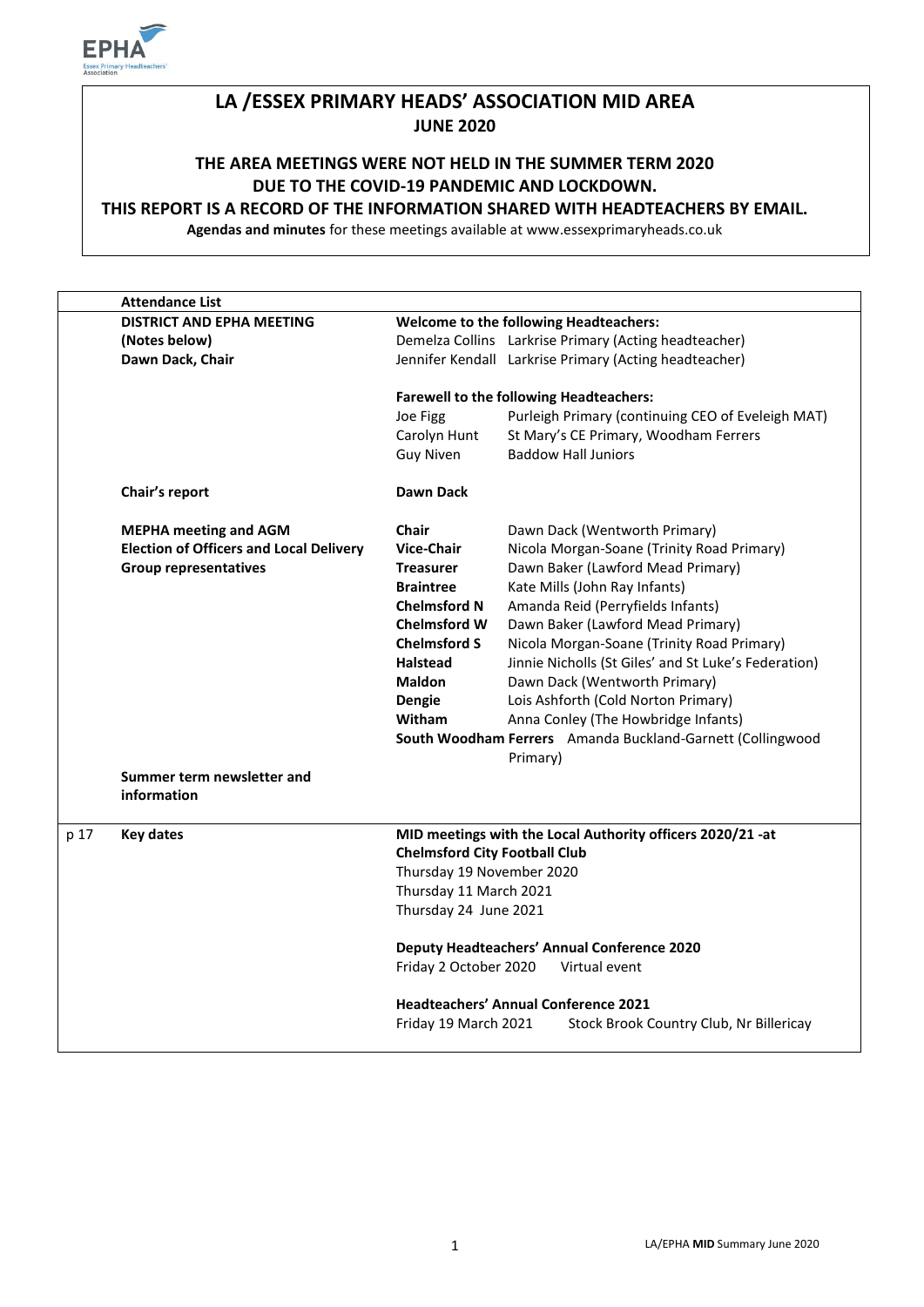

#### **MID EPHA AREA SUMMARY June 2020**

The termly headteacher meetings was not able to be held at the usual venues in June as a result of the Covid-19 pandemic. Primary schools have remained open during the lockdown, which started on 23<sup>rd</sup> March, and are beginning to increase their provision for pupils in various year groups. However, large gatherings are not yet allowed or advisable. We hope to return to normal for the meetings in November, but this term will conduct the business of the EPHA area meetings by email.

## **1. WELCOME AND FAREWELL – SUMMER 2020**

#### **Welcome to the following Headteachers:**

| Demelza Collins  | Larkrise Primary (Acting headteacher) |
|------------------|---------------------------------------|
| Jennifer Kendall | Larkrise Primary (Acting headteacher) |

#### **Farewell to the following Headteachers:**

| Joe Figg     | Purleigh Primary (continuing CEO of Eveleigh MAT) |
|--------------|---------------------------------------------------|
| Carolyn Hunt | St Mary's CE Primary, Woodham Ferrers             |
| Guy Niven    | <b>Baddow Hall Juniors</b>                        |

If you are leaving please make use of the EPHA new heads' checklist, and complete it for your successor. This is available on the EPHA website at <https://essexprimaryheads.co.uk/info-and-documents/good-practice/>

#### **2. MID EPHA ANNUAL GENERAL MEETING**

## **a) CHAIR'S REPORT**

Dawn Dack, Chair of Mid EPHA, sent the following report.

#### **Review of the year**

I have held the post of MID EPHA Chair for this academic year and have seen the strangest time in my teaching career. However, I have been very impressed with the organisation and commitment of EPHA representatives in MID area throughout these unprecedented times and would like to thank these colleagues for attending the area and Executive meetings. Each area representative is passionate about sharing Headteacher views in your unique areas and situations. These colleagues complete the role in a voluntary basis giving a great deal of their precious time.

I would like to thank Vice Chair of MID, Nicola, who was planning to leave her role as Headteacher in July, but has agreed to stay on until December 2020! She has held the Vice Chair role for many years and has always offered very well balanced views for the best outcomes for all pupils and staff. I hope she enjoys being a mum at the school gates when it finally happens!

I was recently rereading the minutes from our EPHA Executive meeting in October. The minutes were dominated with discussion about the Ofsted Framework and how schools were dealing with deep dives, and what the impact of the first inspections under the new framework were looking like! How things have changed and our roles!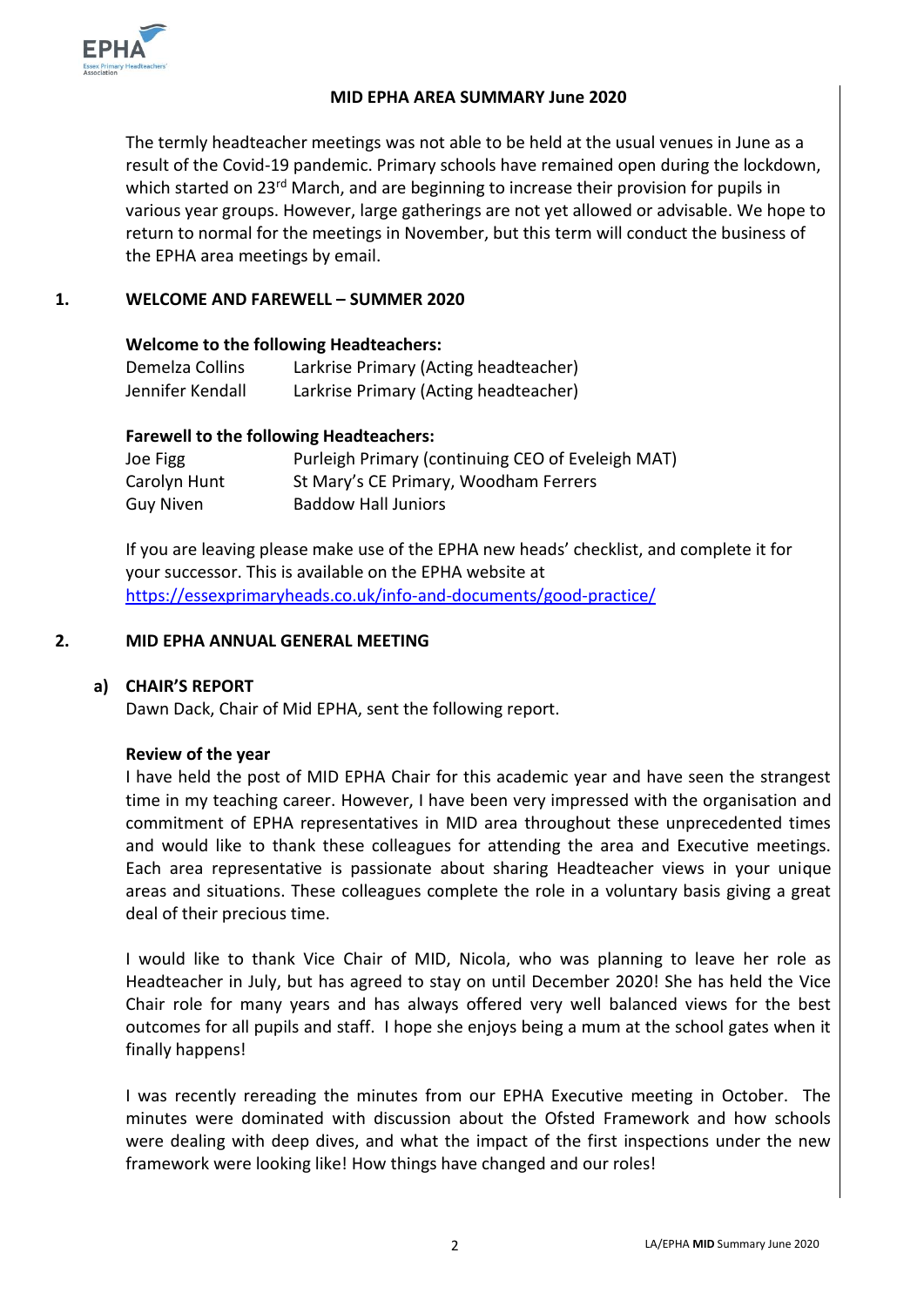

Move forward 6 months, and all schools in the UK were closed to all but 'key worker' children, we had developed a new language around 'social distancing', we were all beginning to provide home learning via electronic platforms and trying to diagnose coughs across the phone!!!

Firstly, I would like to acknowledge the fantastic work that all heads and senior teams did in closing schools with 2 days' notice. This had never been done before and I truly hope that it will never be done again, along with the hundreds of plans that have had to be put in place to stay open to key workers and further open to other year groups. The amount of stress that was placed on individuals during this time, and how they coped, is a testament to how resilient we are as a group of people. Well done!

I have very little memory of anything else that we have all achieved this year – not a surprise, I guess! My curriculum plans have halted and the School Improvement plan for next year looks very different!

However, some things have remained constant, I would like to thank Pam for her amazing work delivering sessions in each cluster and briefing notes on new expectations, guidance and the excellent EPHA website throughout this academic year. This is the first area I look for up-to-date information and answers!

During the Covid lockdown, Pam has continued supporting Essex Headteachers at all the local authority conference calls nearly every day, keeping us up to date and putting forward headteachers views. I am sure you will join me in sending her many emails telling her how brilliant she is!

I would also like to thank Clare Kershaw, Director of Education, for her daily emails and support throughout this lockdown. Many Headteachers in other authorities have not had this regular contact and leadership.

The next academic year is clearly going to be different. There will be many demands on Headteachers and how they best deal with the expectations from DfE, Unions, parents, children and staff. How we negotiate with the Local Authority and the various agencies that work with schools will also be paramount to the well-being of pupils and staff. Past lessons tell us we do a pretty good job and that strength is certainly held in numbers. Communicating with each other and choosing a strategy that is agreed by a number of heads, rather than just one, will provide protection and safety for us all.

The MID EPHA group is a particularly passionate one and I know we will work together to navigate through the coming months and years. Having a clear message about accountability, testing and transition of children will enable us to shape the Local Authority's agenda and communications with the DfE. Stand strong and do not be afraid to voice your opinions.

EPHA will continue to support you, represent you at meetings and try to get the best deal that it can for children and staff across Essex.

It has been a pleasure to chair this group and represent you. Do try to get some rest over the summer - you deserve it!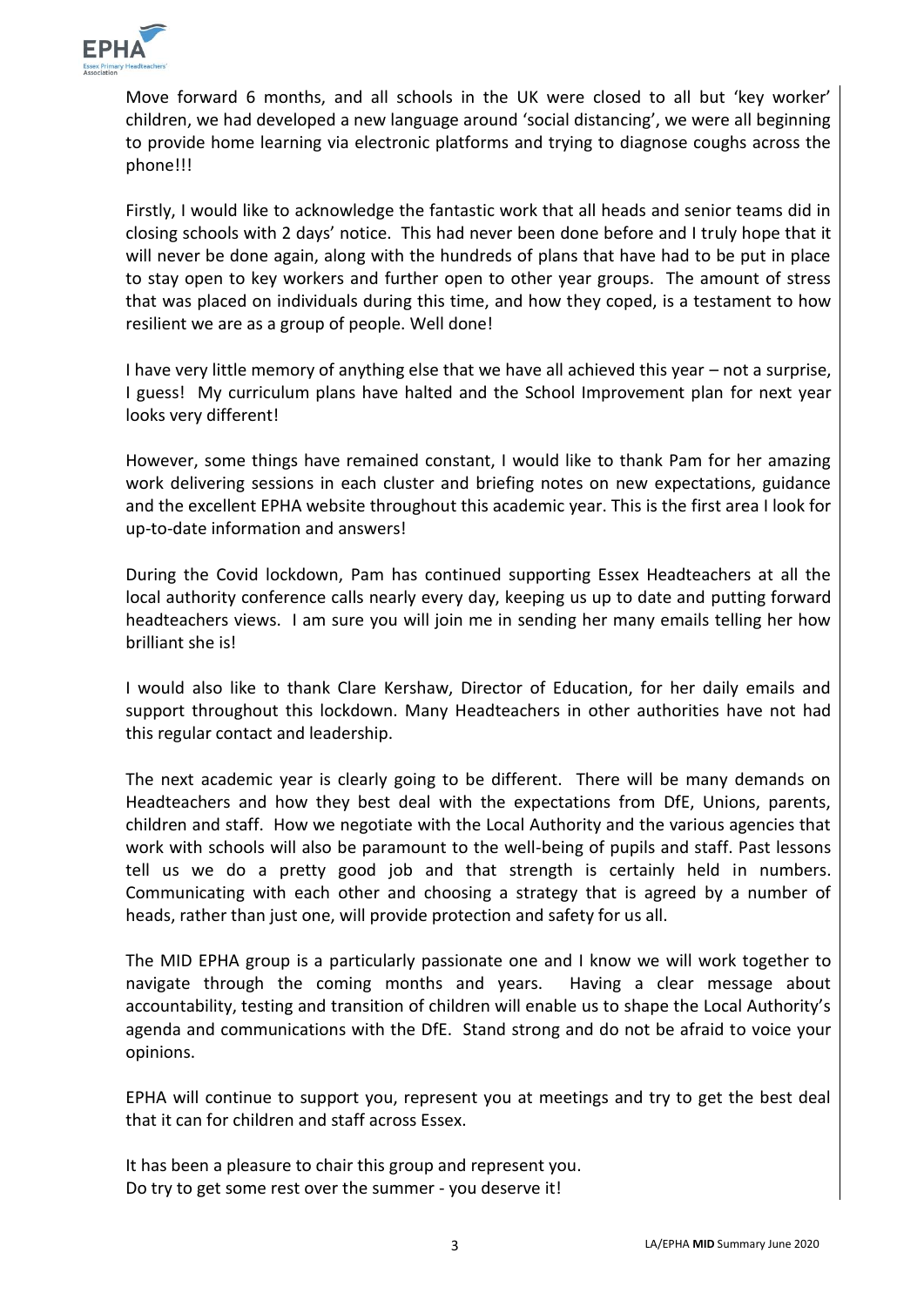

*All four Chairs have agreed to continue in their posts, with the usual proviso that they will be happy to step aside if anyone else wants to take on the role!* 

*On behalf of EPHA and headteachers in each area, I would like to thank the four Chairs for their continued commitment and contribution to the Association and their determination to represent and support their colleagues across the county. They have done an excellent job and have given their time freely and generously – thanks to them all.* 

# **b) ELECTION OF OFFICERS AND LOCAL DELIVERY GROUP REPRESENTATIVES**

| <b>Chair</b>                 | Dawn Dack (Wentworth Primary)                        |
|------------------------------|------------------------------------------------------|
| <b>Vice-Chair</b>            | Nicola Morgan-Soane (Trinity Road Primary)           |
| <b>Treasurer</b>             | Dawn Baker (Lawford Mead Primary)                    |
| <b>Braintree</b>             | Kate Mills (John Ray Infants)                        |
| <b>Chelmsford N</b>          | Amanda Reid (Perryfields Infants)                    |
| <b>Chelmsford W</b>          | Dawn Baker (Lawford Mead Primary)                    |
| <b>Chelmsford S</b>          | Nicola Morgan-Soane (Trinity Road Primary)           |
| <b>Halstead</b>              | Jinnie Nicholls (St Giles' and St Luke's Federation) |
| <b>Maldon</b>                | Dawn Dack (Wentworth Primary)                        |
| <b>Dengie</b>                | Lois Ashforth (Cold Norton Primary)                  |
| Witham                       | Anna Conley (The Howbridge Infants)                  |
| <b>South Woodham Ferrers</b> | Amanda Buckland-Garnett (Collingwood Primary)        |

The officers and Local Delivery Group representatives were thanked for the hard work that they do on behalf of headteachers in the Mid Area and for agreeing to continue in their roles or taking on new positions.

# **c) EPHA Executive report**

The EPHA Executive has met more frequently than usual to discuss the challenges and changes that are being experienced by primary-phase schools across the county. Minutes of the meetings are available on the EPHA website at <https://essexprimaryheads.co.uk/meetings/executive/>

**d) The Summer term EPHA newsletter**, including dates for the 2020/21 school year, was circulated to headteachers by email -these can also be found on the Newsletter page of the EPHA website [www.essexprimaryheads.co.uk.](http://www.essexprimaryheads.co.uk/)

# **e) EPHA Annual funding**

EPHA continues to be funded by a top-slice from the DSG. The cost to each school is £320. Please see the article *"What do headteachers get in return for their top-sliced contribution to EPHA?"* available on the EPHA website.

[https://essexprimaryheads.co.uk/files/what-headteachers-get-in-return-for-their-epha](https://essexprimaryheads.co.uk/files/what-headteachers-get-in-return-for-their-epha-contribution-2020-21.pdf)[contribution-2020-21.pdf](https://essexprimaryheads.co.uk/files/what-headteachers-get-in-return-for-their-epha-contribution-2020-21.pdf)

Please remind your Finance Officer that the school does not have to pay a subscription for the financial year.

**f) The EPHA county Annual General Meeting – Wednesday 7 October 2020**

We plan to hold the AGM as usual at Chelmsford City Football Club. Michelle Winter, Senior HMI for the Eastern Region, will attend the meeting to talk about the future of Ofsted.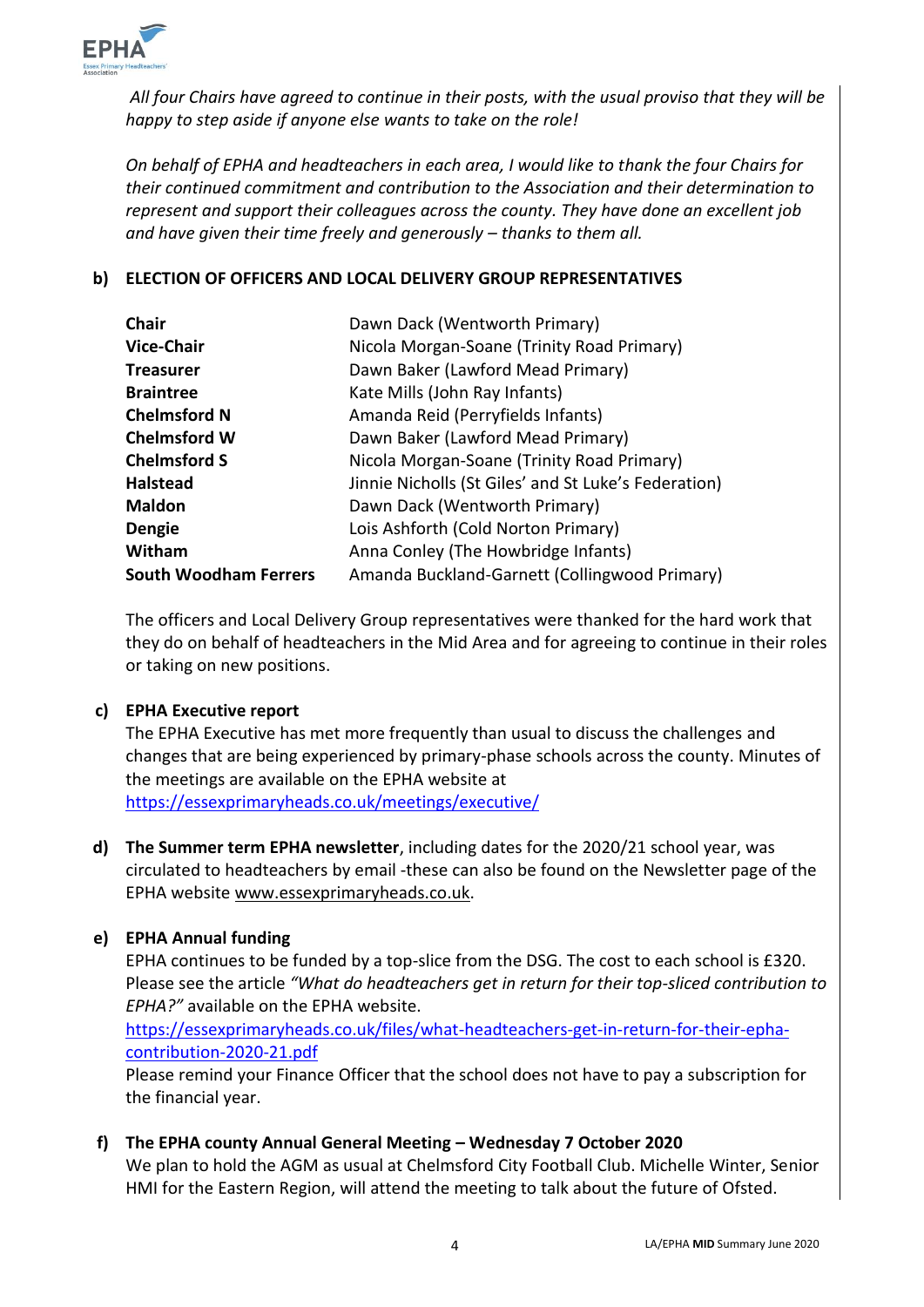

You will receive the agenda and information about the AGM by email in advance of the meeting.

# **g) CONFERENCES**

# **Deputy Headteachers' conference - Friday 2 October 2020**

Unfortunately, as a result of the continued uncertainty around when large gatherings will be able to resume, the decision has been made not to hold the annual Deputy and Assistant Headteachers' conference this year. This would have been our 15<sup>th</sup> deputy conference, and we know that for many this is an annual date in the diary that senior leaders value and look forward to.

EPHA plans to hold an alternative, free, virtual event to celebrate and thank Deputy and Assistant heads for the amazing work they do in our schools, particularly in such challenging times. More information in the second half of the summer term.

#### **Headteachers Conference – Friday 19 March 2021, Stock Brook Country Club**

You will be aware that the headteacher conference in 2020 was cancelled as a result of the national lockdown. EPHA is holding bookings for headteachers and will contact you later in the year about the headteacher conference in 2021- we have great hopes that this will go ahead, just a year late!

#### **h) Article in the newsletter - Headship in a time of uncertainty**

Whether you are brand new to headship or have many years of experience, one thing is certain – you've never dealt with a global pandemic before! This is the most unprecedented event that school leaders have ever had to face, and the uncertainty stretches into the future, making this challenge even harder to manage. Here are my 5 top tips for you:

- 1. *Trust your intuition, as well as your experience.* You are not a headteacher for nothing you are smart, experienced and have proved that you can lead a complex organisation.
- 2. *Access all the support you can get.* Both professional and personal this is the time to ask for help and reassurance.
- 3. *Accept that not all of your decisions will be right.* This is a time of test and trial, and you will probably make the odd mistake.
- 4. *Give yourself permission to be flexible and change your mind.* Recognising the need to alter course is a strength, not a weakness.
- 5. *Take a break.* Your job is always too big at the moment it can be overwhelming, so remember to rest and recuperate. The school will still be there when you return – and the DfE guidance will probably have changed!

Please do contact Pam Langmead if you have any questions or comments about the work of EPHA and the Executive in the last year. [pam@langmead.me.uk](mailto:pam@langmead.me.uk)